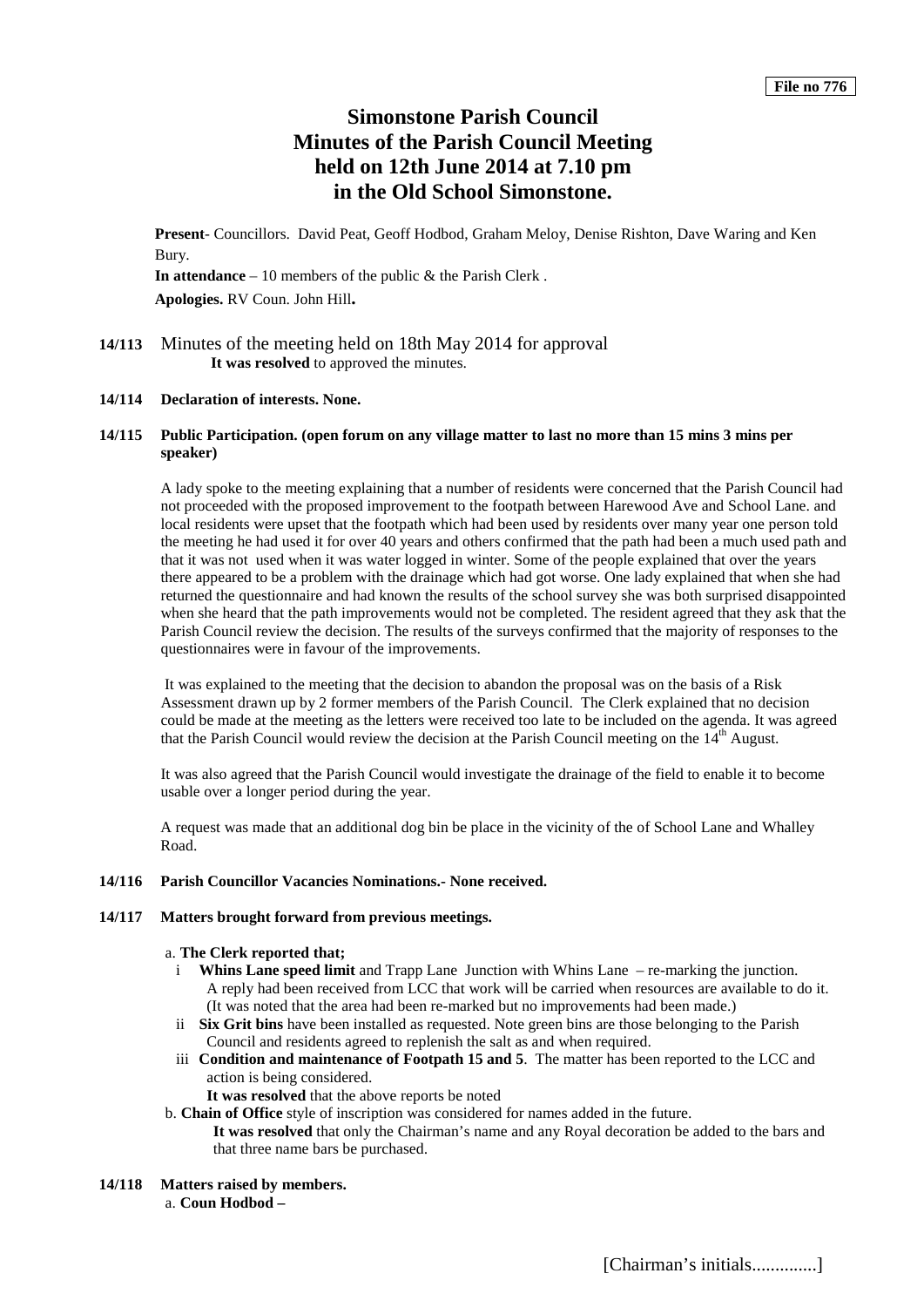i **Post codes.** A complaint had been received from a resident suggesting that the Parish Council should consider requesting a change of post code from the current Burnley code to the ones used in Ribble Valley ie Blackburn.

**It was resolved** that the Clerk make enquiries.

b. **Notice Board -** request that an open village Activities Notice board be installed adjacent to the existing Notice board above the Defibrillator**.** 

**It was resolved** that the Clerk make the necessary arrangement

# **14/119 Matters raised by residents via the website.**

- a. **Hedges** obstructing highway footpaths –A request had been received that the Parish Council ask owners to keep their hedges within the boundaries of their properties. **It was resolved** that members let the Clerk know of properties where hedges encroached over their boundaries which caused obstruction to the users of the highway or footpath.
- **14/120 Chairman's report** He had had meetings with other bodies and reports had been distributed to members. **It was resolved** to note the reports**.**

## **14/121 Working Parties.**

- a. **Governance Working party-.** Meeting to be arranged to discuss the Parish Council Standing orders. **It was resolved** that Councillor Bury consider the current Governance documents and report back to the Parish Council so that a meeting of the Working party can be arranged.
- b. **War Memorial Working party** The Chairman reported that much progress had been made and that a cheque for £196.16 had been received from the Royal Regina Regiment who had held a A Keggy in the " Scurvy dog" their Mess . The Chairman had written and thanked the regiment for their support. **It was resolved** to thank the working group for its efforts and that the report be approved.

## **14/122 LCC.-**

a. **Footpaths Definitive list**. A request had been received from the County Council for details of any established footpath not on the Footpath Definitive List, so that details could be forwarded for inclusion on list by 2016 as any footpath not on the list will loose it status and protection. A Map showing paths on the current list was distributed at the meeting.

**It was resolved** that the paths that meet the criteria should be reported to the Clerk for consideration at a future meeting of the Parish Council prior to the closing date in 2016**.** 

- b. **Consolidation order (1984 Traffic Act).** The effect of the order affects both Clough and School Lane as it revokes the 30mph limit, as the new limit is 20mph which was implemented some time ago. Any comments that the Parish Council wishes to make need to be forwarded by  $26<sup>th</sup>$  June. **It was resolved** to note the item.
- c. **Age Concern -Health and Wellbeing.** A request has been received for a member of the community to take on the role as Parish Champion for the elderly **It was resolved** to be considered at the next Parish Council meeting.
- **14/123 LALC Planning Investment and Insurance Workshop; ~**The Clerk reported details of the meeting. It was resolved to note the report and for the Clerk to obtain copies of the most recent CPRE booklets on various planning matters and distribute them to members**.**

## **14/124 RVBC –**

**Concurrent Function Grant** application form. The Clerk had received this along with a request for Parishes to apply for funding of any concurrent functions carried out by them. **It was resolved to note the request.**

#### a. **Planning- –**

i **Housing Core Strategy** Copies of the main modifications had been emailed to members.

**It was resolved** that members let the Clerk have their considered responses for inclusion in the final document once the majority members had agreed it.

**File no 774**